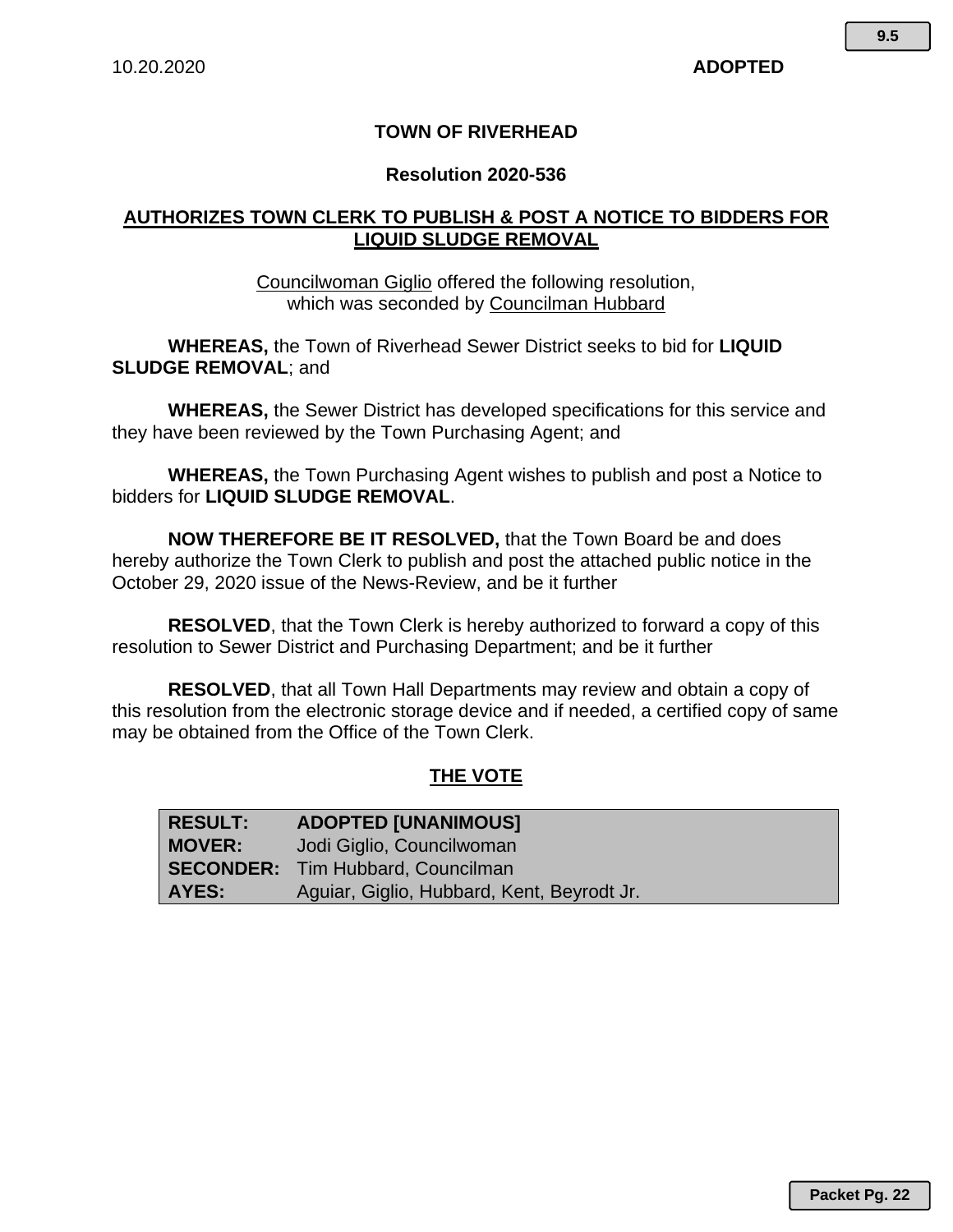# **FISCAL IMPACT STATEMENT OF PROPOSED RIVERHEAD TOWN BOARD LEGISLATION**

| Type of Legislation<br>А.                                                                                                                                                                                                                                                      | Resolution x Local Law                |                     |  |
|--------------------------------------------------------------------------------------------------------------------------------------------------------------------------------------------------------------------------------------------------------------------------------|---------------------------------------|---------------------|--|
| Title of Proposed Legislation: Authorizes Town Clerk to Publish and Post a Notice to Bidders for Liquid Sludge Removal<br>В.                                                                                                                                                   |                                       |                     |  |
| Purpose of Proposed Legislation:<br>C.                                                                                                                                                                                                                                         |                                       |                     |  |
| Will the Proposed Legislation Have a Fiscal Impact?<br>Yes<br>D.<br>No x                                                                                                                                                                                                       |                                       |                     |  |
| If the answer to section D is "yes", select (a) or (b) below and initial or detail as applicable:<br>Е.                                                                                                                                                                        |                                       |                     |  |
| The fiscal impact can be absorbed by Town/department existing resources set forth in approved Town Annual Budget<br>(a)<br>(example:routine and budgeted procurement of goods/services)*if selecting E(a), please initial then skip items F,G and<br>complete H,I and J;<br>or |                                       |                     |  |
| The description/explanation of fiscal impact is set forth as follows:<br>(b)                                                                                                                                                                                                   |                                       |                     |  |
| If the answer to E required description/explanation of fiscal impact (E(b)), please describe total Financial Cost of Funding over<br>F.<br>5 Years                                                                                                                             |                                       |                     |  |
| <b>Proposed Source of Funding</b><br>G.<br>Appropriation Account to be Charged:                                                                                                                                                                                                |                                       |                     |  |
| <b>Grant or other Revenue Source:</b>                                                                                                                                                                                                                                          |                                       |                     |  |
| Appropriation Transfer (list account(s) and amount):                                                                                                                                                                                                                           |                                       |                     |  |
|                                                                                                                                                                                                                                                                                |                                       |                     |  |
| H. Typed Name &<br>Title of                                                                                                                                                                                                                                                    | I. Signature of Preparer              | J. Date             |  |
| Preparer: Teresa<br><b>Baldinucci</b>                                                                                                                                                                                                                                          |                                       |                     |  |
|                                                                                                                                                                                                                                                                                | eresa Baldinucci<br>Teresa Baldinucci |                     |  |
| K. Accounting Staff<br>Name & Title                                                                                                                                                                                                                                            | L. Signature of Accounting Staff      | M. Date<br>10/15/20 |  |
| William Rothaar,<br>Accounting                                                                                                                                                                                                                                                 | William Rothans                       |                     |  |
| Department                                                                                                                                                                                                                                                                     | <b>William Rothaar</b>                |                     |  |